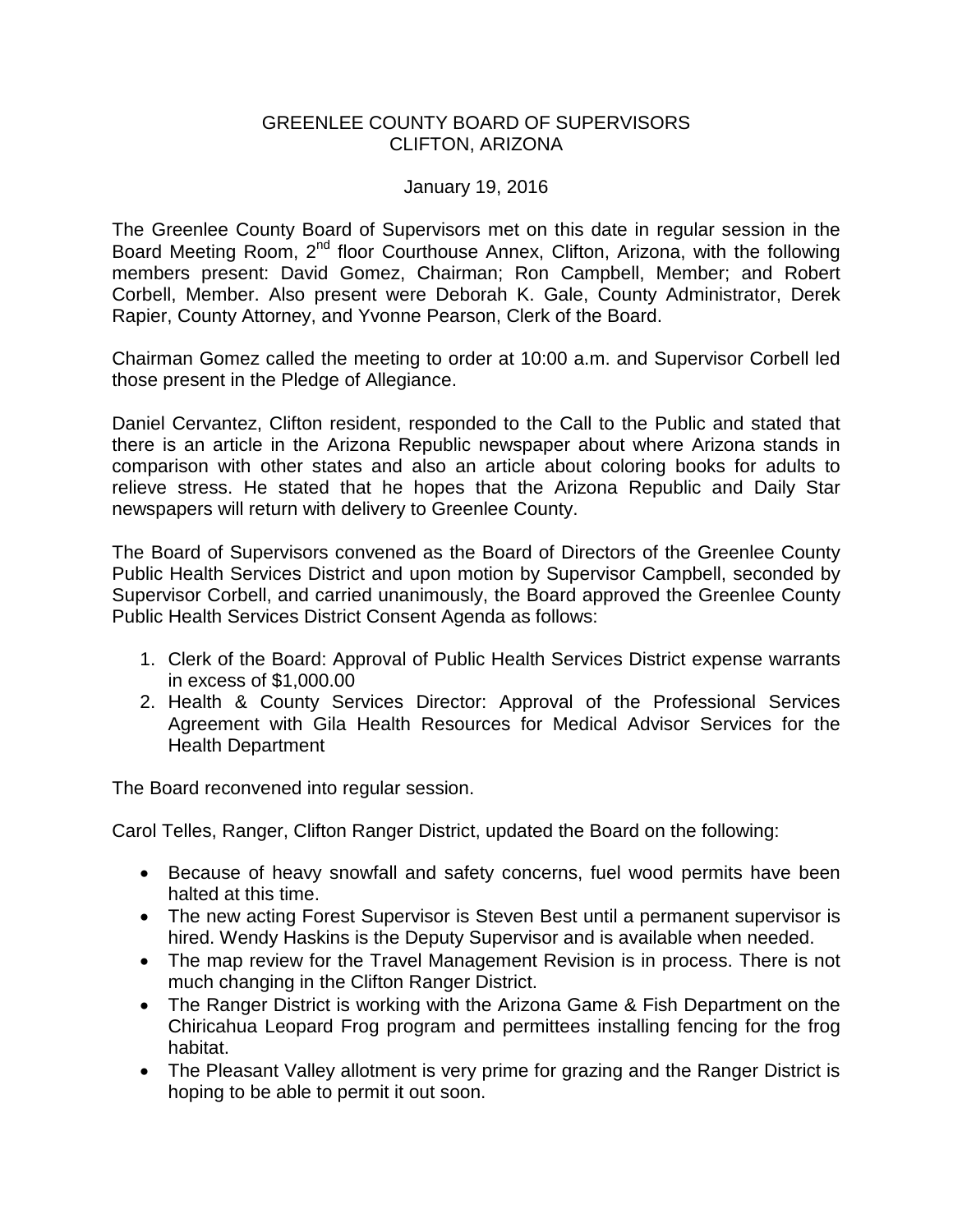BOARD OF SUPERVISORS MINUTES JANUARY 19, 2016 Page **2** of **4**

Mike Bailey, Forest Recreation Ranger, clarified an article in the Copper Era that stated that the Forest Service was changing Blue to a Primitive designation. It is not the Forest Service, only Congress can make that type of designation.

Ákos Kovach, Economic Development Coordinator, updated the Board on the following:

- The Dorado Magazine will have an advertisement on Greenlee County in the next issue
- A new salon for hair and nails will be opening soon in the old Blimpie building on Chase Creek
- The rooms above the gun shop on Chase Creek are now available through Air B&B
- The Tourism Council met on January  $13<sup>th</sup>$  and voted to take over the Colors of Copper Event
- The Tourism Council will have the final workshop featuring social media on January 21<sup>st</sup> in the Board of Supervisors meeting room at the Courthouse.
- The next Chamber Mixer will be on January 27<sup>th</sup> at the Train Depot in Clifton with United Way hosting
- The Annual Chamber Membership meeting will be held at the Greenlee County Country Club on February 17<sup>th</sup>
- The Community Calendar has been expanded and a link can be found on the Greenlee County website
- He is in discussions with the Arizona Newspaper for delivery service in Greenlee **County**

Ms. Gale opened discussion regarding a Letter of Support to the Board of Commissioners of Idaho County, Idaho, for the filling of a lawsuit against the United States Department of Agriculture (United States Forest Service) and United States Department of the Interior (BLM) on behalf of counties throughout the West and funding support in the amount of \$5,000 not to be paid out until a minimum of 100 additional Letters of Support have been obtained by Idaho County. Mr. Rapier explained that it doesn't make sense for Greenlee County to be involved in this as this is an issue of the state, not counties. He asked why this issue is being brought to counties when it hasn't been presented to the state and stated that he cannot recommend that the Board move forward with a letter of support – this is not a county issue.

Supervisor Corbell stated that he felt that \$5,000.00 is a small price to pay even if it gets shot down and that he is in favor of the letter of support.

Supervisors Campbell and Gomez stated that this is an issue that needs to begin at the state level and is not a county issue.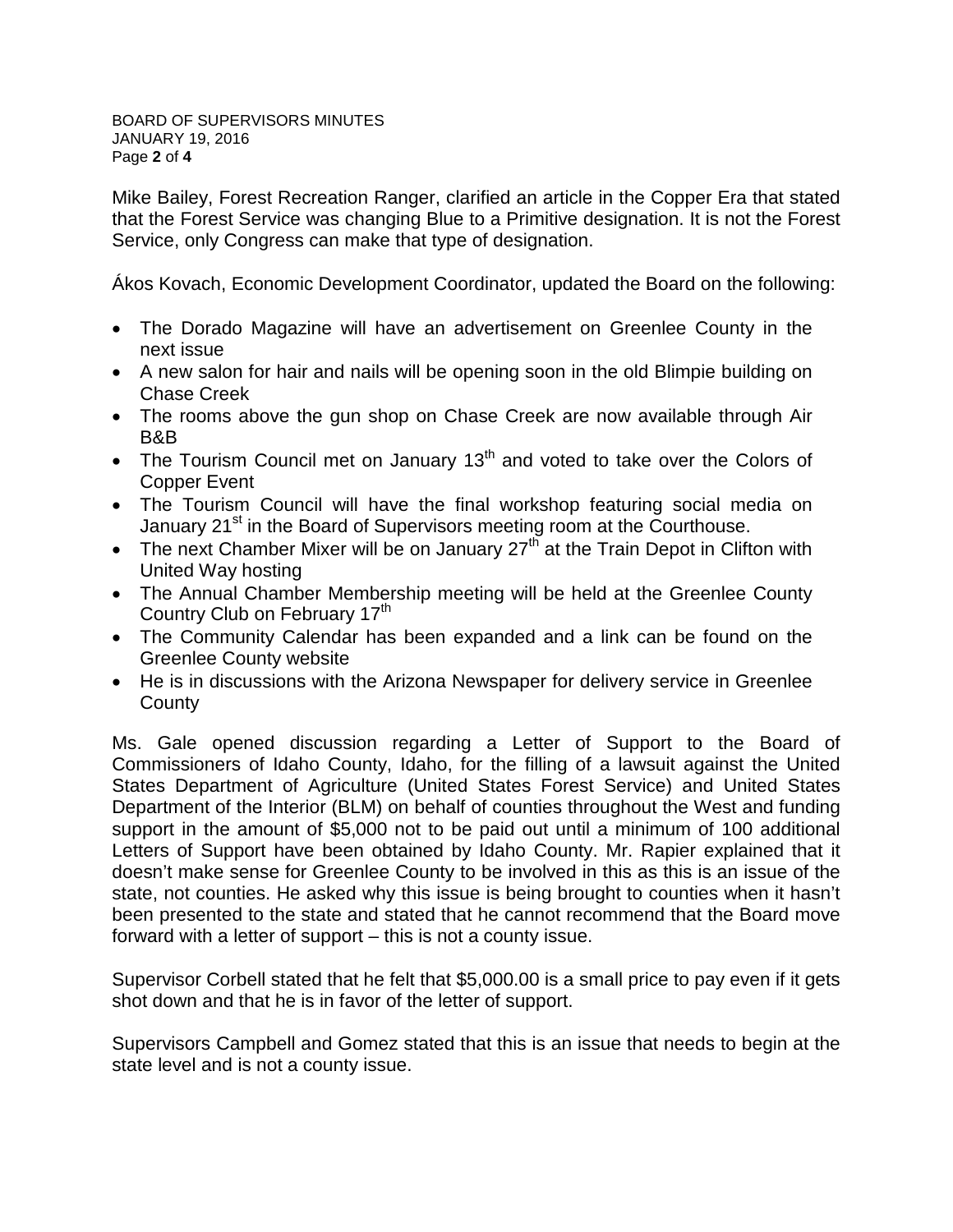BOARD OF SUPERVISORS MINUTES JANUARY 19, 2016 Page **3** of **4**

Supervisor Corbell moved to approve a Letter of Support to the Board of Commissioners of Idaho County, Idaho, for the filling of a lawsuit against the United States Department of Agriculture (United States Forest Service) and United States Department of the Interior (BLM) on behalf of counties throughout the West and funding support in the amount of \$5,000 not to be paid out until a minimum of 100 additional Letters of Support have been obtained by Idaho County. The motion died for a lack of a second.

Ms. Gale reported the following:

- The Governor's budget was released on Friday and the college tuition subsidy for Greenlee County is still in the budget at \$574,000. The budget has increased with new impacts to counties including restoration for dental in the ALTCS program and increase in Highway User Revenue Funds to Department of Safety shift from counties. The Juvenile Corrections payment and Department of Revenue cost shift to counties remain in the budget. Flexibility language still remains in the event a county needs to use special district revenue to offset cost shifts imposed on counties by the state.
- Copper prices continue to drop and sales tax revenue distribution for Greenlee County is still on track to be \$400,000.00 less than estimated by year end.
- She has begun meetings with department regarding security issues at the courthouse. Each department is reviewing their concerns and issues. A plan will be drafted and brought to the Board of Supervisors.

The Calendar of Events was reviewed.

Upon motion by Supervisor Corbell, seconded by Supervisor Campbell, and carried unanimously, the Board approved the Consent Agenda as follows:

- A. Clerk of the Board: Approval of expense warrants in excess of \$1,000.00 Voucher 1060; 1061; 1062
- B. Chief Finance Officer: Approval of General Fund loans in the amount of \$13,444.82 to be reimbursed upon receipt of funds: Fund 139 - \$1365.91; Fund 160 - \$1197.61; Fund 172 - \$1383.57; Fund 237 - \$790.96; Fund 243 - \$5642.55; Fund 601 - \$3064.22
- C. County Administrator: Approval of Employee Transaction Forms: T. Hines, Public Works Manager – Facilities; D. Manuz, Public Works Manager – Roads
- D. Chief Probation Officer: Approval of Employee Transaction Form: S. Chacon, Court Interpreter
- E. County Sheriff: Approval of Employee Transaction Form: P. Chanez, full time Jail Cook
- F. County Sheriff: Approval of Resolution 16-01-02 authorizing signatories on the Greenlee County Sheriff's Department Account with National Bank of Arizona